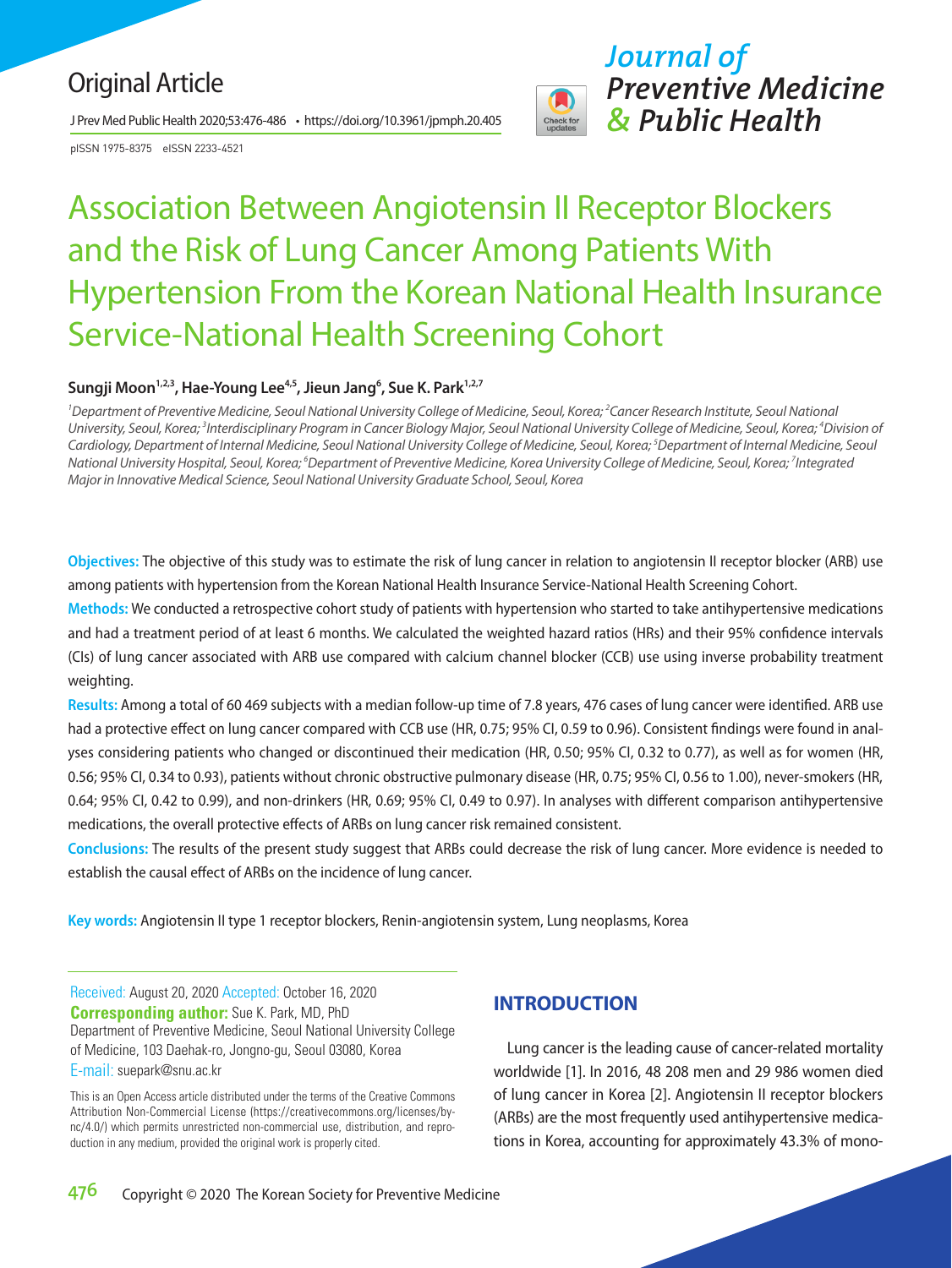therapy and 81.0% of dual therapy from 2002 to 2016 [3]. These medicines mainly target the renin-angiotensin system (RAS), an essential physiological system for maintaining fluid and electrolyte homeostasis and regulating blood pressure [4]. In addition to its effect on the cardiovascular system, the RAS is also associated with cancer development and progression [5-9].

However, the effect of ARBs on the risk of lung cancer is still not established. A large cohort study from the United Kingdom General Practice Research Database reported a protective effect of ARBs compared with angiotensin-converting enzyme inhibitors (ACEIs) on lung cancer incidence [10]. However, the effect of ARBs on lung cancer risk may vary depending on the reference medication. Cohort studies from the Taiwanese claims database also reported protective effects of ARBs on lung cancer [11,12]. However, these studies lacked important covariates including smoking status and were based on a user and nonuser study design, which could introduce a healthy user bias [13]. A meta-analysis based on observational studies regarding the risk of lung cancer associated with ARBs also reported a protective effect [14]. However, a meta-analysis including randomized controlled trials (RCTs) reported a null effect of ARBs on the incidence of lung cancer [15].

Considering the widespread use of ARBs, it is important to investigate the possible association between the use of ARBs and the risk of lung cancer. The objective of the present study is to provide evidence regarding whether the effects of ARBs are associated with the incidence of lung cancer among patients with hypertension.

# **METHODS**

#### **Database Source and Study Design**

We conducted a retrospective cohort study using the National Health Insurance Service-Health Screening Cohort database (NHIS-HEALS). A description of the database was published elsewhere [16]. Briefly, this database included 514 866 people comprising a 10% random sample of individuals who underwent general health check-ups between 2002 and 2003 and were aged 40-79 years at the time of the check-up. The database included demographic characteristics such as age, gender, residence, and income level and medical information regarding the diagnosis of disease, prescription data about treatment, and health examination data from 2002 to 2015. The diagnostic codes in this database were based on the International Classification of Diseases, 10th edition.

We used an active comparator and new user design to minimize confounding bias by indication and healthy user bias [17-19]. Calcium channel blocker (CCB) users were set as the comparator group for ARB users because during the study period, CCBs were first-line antihypertensive medications along with ARBs, and were the second most commonly used class of antihypertensive medication, prescribed for approximately 42.9% of monotherapy and 63.4% of dual therapy from 2002 to 2016 [3,20]. Furthermore, CCBs were considered to have no influence on cancer development overall [21,22].

#### **Selection of Subjects**

We identified patients with hypertension (I10-I13, I15) who started taking antihypertensive medications, including monotherapy or combination therapy, from 2003 to 2015 after excluding prevalent users in 2002. We excluded patients with prevalent or incident cancer before the start date of antihypertensive medication, those who died during the period of defining exposure, and those who did not have health examination data before the start date of antihypertensive medication. We further excluded patients with missing values for continuous variables from the health examination, those who started receiving combination therapy with both ARBs and CCBs, and those who were prescribed antihypertensive medication other than ARBs and CCBs. Finally, among these mutually exclusive ARB users and CCB users, we selected subjects with treatment periods were at least 6 months. The index date was set as the last date of the consecutive 6-month antihypertensive treatment period. We set another lag period of 6 months; thus, subjects with a follow-up period of less than 6 months were excluded because cancer incidence shortly after drug initiation was not considered to be causal [23,24].

#### *Definition of the antihypertensive medication*

The use of antihypertensive medication was identified by using insurance claims data for the prescription of treatment in the NHIS-HEALS. Each class of antihypertensive drugs was defined based on the Anatomical Therapeutic Code from the World Health Organization, identified by each corresponding main component code in Korea. The antihypertensive medications in the present study included ARBs (C09C, C09D), ACEIs (C09A, C09B), CCBs (C08C, C08D), beta-blockers (C07), diuretics (C03), and other medications (C02) including alpha-blockers and vasodilators. We aggregated the prescription informa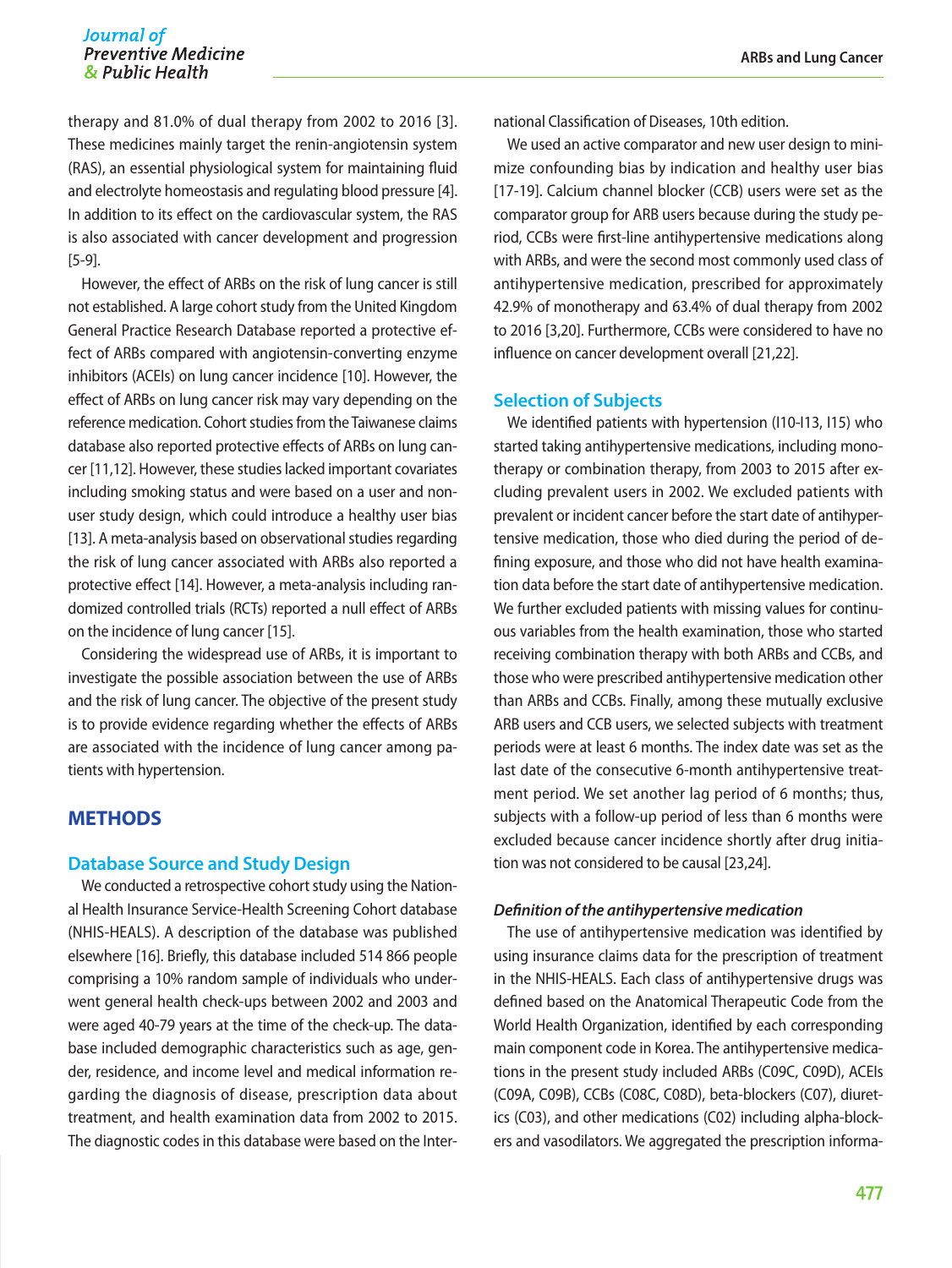tion of all antihypertensive medications every 3 months for each participant. Antihypertensive medication use was defined based on at least a 30-day prescription of each class of antihypertensive medication during every 3 months.

#### *Follow-up and outcome assessment*

Our primary outcome was the incidence of lung cancer. Cases of incident lung cancer were defined as individuals who were admitted to the hospital with a main diagnosis code of C33-C34 [25]. The final subjects were followed-up from the index date until the diagnosis of any cancer, any cause of mortality, drop-out from the cohort, or the last date of the study (December 31, 2015), whichever came first. The cause and date of death were identified through linkage to Korean death statistics.

#### **Statistical Analysis**

We used inverse probability treatment weighting (IPTW) to control confounding factors between ARB users and CCB users. The propensity score (PS) of each patient was calculated using a logistic regression model [26]. The variables used to estimate the PS were selected considering their effect on the incidence of lung cancer or their impact on the choice of antihypertensive medications [27]. Demographic variables were gathered during 1 year before the initiation of antihypertensive medication, and the most recent health examinations before the start of follow-up were analyzed. The variables used to construct the PS included age at index date, gender, income level by quintile (lowest, lower, middle, upper-middle, and highest), smoking status (never, ever, current, and missing), alcohol drinking habits (never,  $1-2/wk$ , ≥3/wk, and missing), and physical activity (never, 1-2/wk,  $\geq 3$ /wk, and missing). The use of other antihypertensive medications and the number of antihypertensive medications were also included. We also included the following comorbidity variables that could influence the choice of antihypertensive medication: diabetes mellitus (DM) (E10-E14), dyslipidemia (E78), myocardial infarction (I21-I23), congestive heart failure (I50, I110, I130, I132), cerebrovascular disease (I60-I69), chronic kidney disease (N18, N19, I12, I13, E102, E112, E132, E142), chronic obstructive pulmonary disease (COPD) (J40-J47), and Charlson Comorbidity Index scores (0, 1, or higher) [28]. Missing values of categorical variables were treated as a separate category. Continuous variables included body mass index (kg/m<sup>2</sup>), systolic blood pressure (mmHg), diastolic blood pressure (mmHg), levels of fast-

ing blood sugar (mg/dL), total cholesterol (mg/dL), aspartate aminotransferase (U/L), alanine aminotransferase (U/L), and gamma-glutamyl transferase (U/L), and the number of physician visits during 1 year before the index date. We also collected information on the simultaneous prescription of other medications, including metformin, sulfonylurea, insulin, thiazolidinedione, aspirin and other non-steroidal anti-inflammatory drugs, and statins.

Stabilized weights for measuring the average treatment effect were estimated for ARB users and CCB users, respectively [27,29]. The weights were trimmed at the lower 1% and upper 99% [27,29]. The absolute standardized mean differences (ASDs) before and after the application of IPTW were estimated for each variable. When the ASDs were less than 0.1, we assumed that the difference in the variables between groups was negligible [30]. The stabilized weights were applied to generate a pseudo-cohort comprising ARB users and CCB users.

We confirmed that there was no significant interaction between time and effect of treatment choice on the incidence of lung cancer. We calculated the hazard ratios (HRs) by weighted Cox regression on the incidence of lung cancer associated with ARB use compared with CCB use. We used a robust sandwichtype variance estimator to calculate the 95% confidence intervals (CIs), accounting for the effect of weights on standard error [27,31]. We also analyzed the risk of lung cancer among ARB users compared with CCB users considering medication change or discontinuation as censoring with a 6-month lag period. Furthermore, we restricted the subjects to monotherapy users (i.e., CCB- and ARB-only users) without any other antihypertensive medications at baseline. We extended the lag period to 1 year and 2 years from the original 6 months. For duration-response analysis, we estimated the weighted HRs of lung cancer among ARB users compared with CCB users by dividing the subjects' treatment period into at least 30 days, 6 months, and 1 year (the primary analysis was for at least 6-month users). We plotted the weighted cumulative incidence curves of lung cancer among ARB users and CCB users by treatment duration as the Kaplan-Meier estimator.

We performed stratified analyses by gender, age  $(<$  60 vs. ≥60 years), COPD, smoking status, drinking status, and use of metformin [32]. Considering the potential effects of CCBs on lung cancer incidence, we included other reference antihypertensive drugs, such as beta-blockers, diuretics, and ACEIs [33]. The weights were recalculated in each group. We also estimat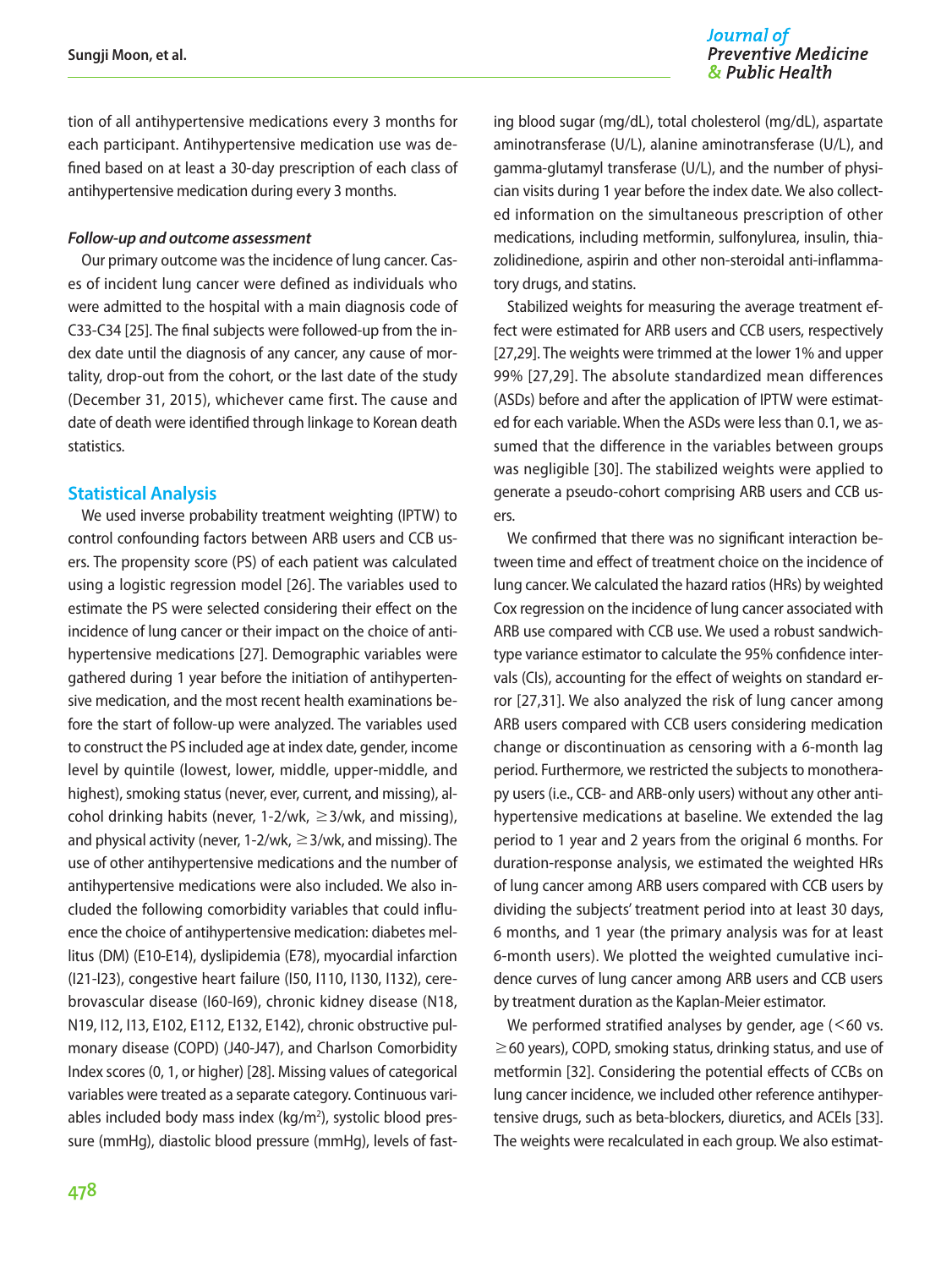ed the rate differences and their 95% CIs between ARB users and users of each antihypertensive medication to estimate absolute risk by calculating weighted incidence rates. Additionally, to estimate the effect of ARB use on the risk of lung cancer compared with the general population, we calculated the multivariable HR of lung cancer among overall patients with hypertension compared to those without hypertension based on the treatment period that was compared. Data management and statistical analysis were performed using Statistical Analysis System Enterprise Guide 7.1 (SAS Institute Inc., Cary, NC, USA) and R version 3.6.2 ([https://cran.r-project.org/](https://cran.r-project.org/bin/windows/base/old/3.6.2/) [bin/windows/base/old/3.6.2/](https://cran.r-project.org/bin/windows/base/old/3.6.2/)).

#### **Ethics Statement**

The present study was approved by the Institutional Review Board (IRB) of Seoul National University Hospital (IRB No. E-1911-001-1074). The database was publicly available, and the subjects were coded anonymously. The study was conducted in accordance with the principles of the Declaration of Helsinki.

## **RESULTS**

#### **Characteristics of the Study Population**

Figure 1 shows the flow of the study for selecting the subjects, including the number of subjects at each step. The final 60 469 subjects included 21 619 ARB users and 38 850 CCB users with a treatment duration of at least 6 months, and total of 51 subjects (0.1%) were lost to follow-up during the study period. Table 1 shows the general characteristics and ASDs of each variable between two groups before and after adjustment by IPTW. Before IPTW adjustment, ARB users were younger than CCB users (58.5 vs. 60.0 years; ASD, 0.159). Diuretics were more frequently prescribed in ARB users than in CCB users (45.2 vs. 18.9%; ASD, 0.587). ARB users were more likely to have DM and dyslipidemia than CCB users (21.3 vs. 12.3%; ASD, 0.242 for DM; 25.6 vs. 16.1%; ASD, 0.237 for dyslipidemia). Metformin was more frequently prescribed for ARB users than for CCB users (12.5 vs. 4.6%; ASD, 0.286). After IPTW was applied to the subjects, 20 614 ARB users and 38 395 CCB users were generated. The ASDs of covariates between two groups after weight adjustment were lower than 0.1, indicat-



**Figure 1.** Flow chart for selecting angiotensin II receptor blocker (ARB) users and calcium channel blocker (CCB) users for the active comparator and new user design in the study.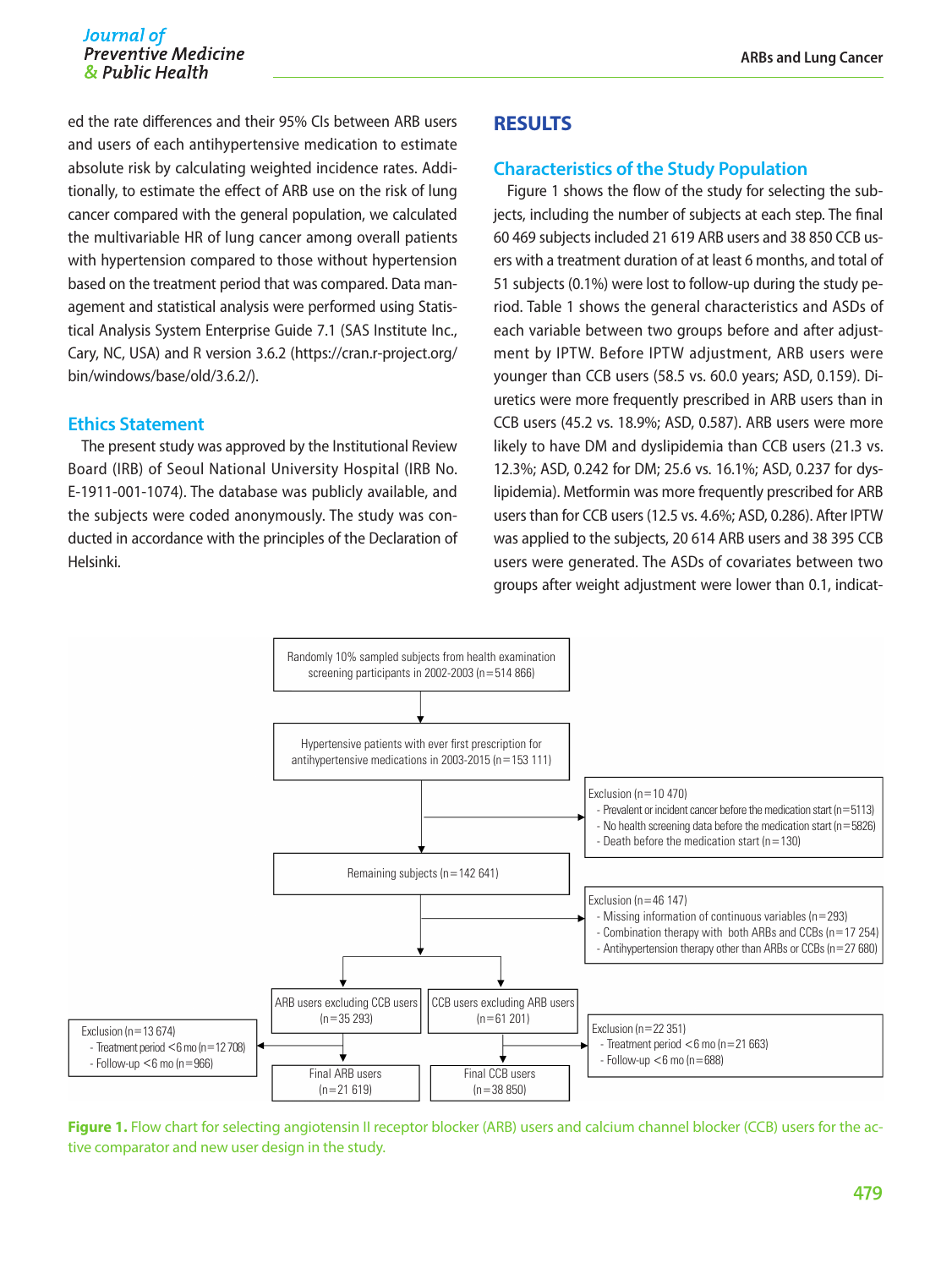# J<mark>ournal of</mark><br>Preventive Medicine<br>& Public Health

#### **Table 1.** Characteristics of ARB users and CCB users with hypertension who had used the corresponding drug for at least 6 months

| <b>Characteristics</b>      | <b>Cohort data before IPTW</b> |                                               |            | <b>Cohort data after IPTW</b> |                                                   |            |
|-----------------------------|--------------------------------|-----------------------------------------------|------------|-------------------------------|---------------------------------------------------|------------|
|                             |                                | ARB users $(n=21 619)$ CCB users $(n=38 850)$ | <b>ASD</b> |                               | ARB users $(n=20 614)^1$ CCB users $(n=38 395)^1$ | <b>ASD</b> |
| Women                       | 9807 (45.4)                    | 17 898 (46.1)                                 | 0.014      | 9623 (46.7)                   | 17 624 (45.9)                                     | 0.016      |
| Income $level2$             |                                |                                               | 0.109      |                               |                                                   | 0.025      |
| Lowest                      | 3218 (14.9)                    | 6875 (17.7)                                   |            | 3349 (16.2)                   | 6521 (17.0)                                       |            |
| Intermediate                | 6250 (28.9)                    | 11 826 (30.4)                                 |            | 6176 (30.0)                   | 11 409 (29.7)                                     |            |
| Highest                     | 7644 (35.4)                    | 11 999 (30.9)                                 |            | 6834 (33.2)                   | 12 417 (32.3)                                     |            |
| Smoking                     |                                |                                               | 0.130      |                               |                                                   | 0.027      |
| Never                       | 13 925 (64.4)                  | 25 859 (66.6)                                 |            | 13 618 (66.1)                 | 25 373 (66.1)                                     |            |
| Past or current             | 6959 (32.2)                    | 11 271 (29.0)                                 |            | 6183 (30.0)                   | 11 471 (29.9)                                     |            |
| Missing                     | 735 (3.4)                      | 1720 (4.4)                                    |            | 812 (3.9)                     | 1551(4.0)                                         |            |
| Alcohol (times/wk)          |                                |                                               | 0.109      |                               |                                                   | 0.022      |
| Never                       | 13 548 (62.7)                  | 25 809 (66.4)                                 |            | 13 591 (65.9)                 | 24 995 (65.1)                                     |            |
| $1 - 2$                     | 4728 (21.9)                    | 5887 (17.7)                                   |            | 3918 (19.0)                   | 7336 (19.1)                                       |            |
| $\geq$ 3                    | 3036 (14.0)                    | 5452 (14.0)                                   |            | 2764 (13.4)                   | 5416 (14.1)                                       |            |
| Missing                     | 307(1.4)                       | 702 (1.8)                                     |            | 341(1.7)                      | 649 (1.7)                                         |            |
| Exercise (times/wk)         |                                |                                               | 0.092      |                               |                                                   | 0.006      |
| Never                       | 10 949 (50.6)                  | 21 139 (54.4)                                 |            | 10 960 (53.2)                 | 20 379 (53.1)                                     |            |
| $1 - 2$                     | 5393 (24.9)                    | 8736 (22.5)                                   |            | 4788 (23.2)                   | 8945 (23.3)                                       |            |
| $\geq$ 3                    | 4861 (22.5)                    | 8001 (20.6)                                   |            | 4408 (21.4)                   | 8185 (21.3)                                       |            |
| Missing                     | 416 (1.9)                      | 974(2.5)                                      |            | 458 (2.2)                     | 887 (2.3)                                         |            |
| Antihypertensive medication |                                |                                               |            |                               |                                                   |            |
| ACE inhibitors              | 285(1.3)                       | 2923 (7.5)                                    | 0.305      | 691 (3.4)                     | 2066 (5.4)                                        | 0.099      |
| Beta-blockers               | 1344 (6.2)                     | 5720 (14.7)                                   | 0.281      | 2056 (10.0)                   | 4607 (12.0)                                       | 0.065      |
| <b>Diuretics</b>            | 9773 (45.2)                    | 7343 (18.9)                                   | 0.587      | 5909 (28.7)                   | 10 595 (27.6)                                     | 0.024      |
| Others                      | 74(0.3)                        | 246 (0.6)                                     | 0.042      | 82(0.4)                       | 216(0.6)                                          | 0.019      |
| No. of drugs                |                                |                                               | 0.386      |                               |                                                   | 0.050      |
| Monotherapy                 | 11 085 (51.3)                  | 25 688 (66.1)                                 |            | 13 083 (63.5)                 | 23 543 (61.3)                                     |            |
| Combination therapy         | 10 534 (48.7)                  | 13 162 (33.9)                                 |            | 7531 (36.5)                   | 14 852 (38.7)                                     |            |
| Comorbidity                 |                                |                                               |            |                               |                                                   |            |
| COPD                        | 3681 (17.0)                    | 6146 (15.8)                                   | 0.033      | 3445 (16.7)                   | 6226 (16.2)                                       | 0.013      |
| $ CCI  \geq 1$              | 1104(5.1)                      | 1332 (3.4)                                    | 0.083      | 929(4.5)                      | 1512 (3.9)                                        | 0.028      |
| Diabetes mellitus           | 4607 (21.3)                    | 4789 (12.3)                                   | 0.242      | 3317 (16.1)                   | 5750 (15.0)                                       | 0.031      |
| Dyslipidemia                | 5545 (25.6)                    | 6245 (16.1)                                   | 0.237      | 4239 (20.6)                   | 7320 (19.1)                                       | 0.038      |
| MI or stroke                | 1390 (6.4)                     | 2389 (6.1)                                    | 0.042      | 1367 (6.6)                    | 2457 (6.4)                                        | 0.018      |
| Congestive heart failure    | 697 (3.2)                      | 798 (2.1)                                     | 0.073      | 571 (2.8)                     | 966 (2.5)                                         | 0.016      |
| Chronic kidney diseases     | 689 (3.2)                      | 604(1.6)                                      | 0.107      | 450 (2.2)                     | 740 (1.9)                                         | 0.018      |
| Comedication                |                                |                                               |            |                               |                                                   |            |
| Metformin                   | 2696 (12.5)                    | 1771 (4.6)                                    | 0.286      | 1603 (7.8)                    | 2592 (6.8)                                        | 0.040      |
| Sulfonylurea                | 2597 (12.0)                    | 2545 (6.6)                                    | 0.189      | 1835 (8.9)                    | 3127 (8.1)                                        | 0.027      |
| Insulin                     | 120(0.6)                       | 49(0.1)                                       | 0.074      | 67(0.3)                       | 74(0.2)                                           | 0.026      |
| Thiazolidinedione           | 365(1.7)                       | 177(0.5)                                      | 0.120      | 199(1.0)                      | 299 (0.8)                                         | 0.020      |
| <b>NSAIDs</b>               | 4385 (20.3)                    | 8500 (21.9)                                   | 0.039      | 4331 (21.0)                   | 8244 (21.5)                                       | 0.011      |
| Aspirin                     | 4466 (20.7)                    | 8241 (21.2)                                   | 0.014      | 4379 (21.2)                   | 8103 (21.1)                                       | 0.003      |
| Statin                      | 4908 (22.7)                    | 5248 (13.5)                                   | 0.240      | 3714 (18.0)                   | 6247 (16.3)                                       | 0.046      |
| Age (y)                     | $58.5 \pm 8.7$                 | $60.0 \pm 9.3$                                | 0.159      | $59.2 \pm 8.9$                | $59.6 \pm 9.3$                                    | 0.046      |
| $BMl$ (kg/m <sup>2</sup> )  | $24.7 \pm 2.9$                 | $24.7 \pm 2.9$                                | 0.016      | $24.7 \pm 2.9$                | $24.7 \pm 2.9$                                    | 0.004      |
| SBP (mmHg)                  | $138.3 \pm 16.7$               | $141.8 \pm 18.4$                              | 0.200      | $139.8 \pm 16.9$              | $140.7 \pm 18.2$                                  | 0.053      |

(*Continued to the next*)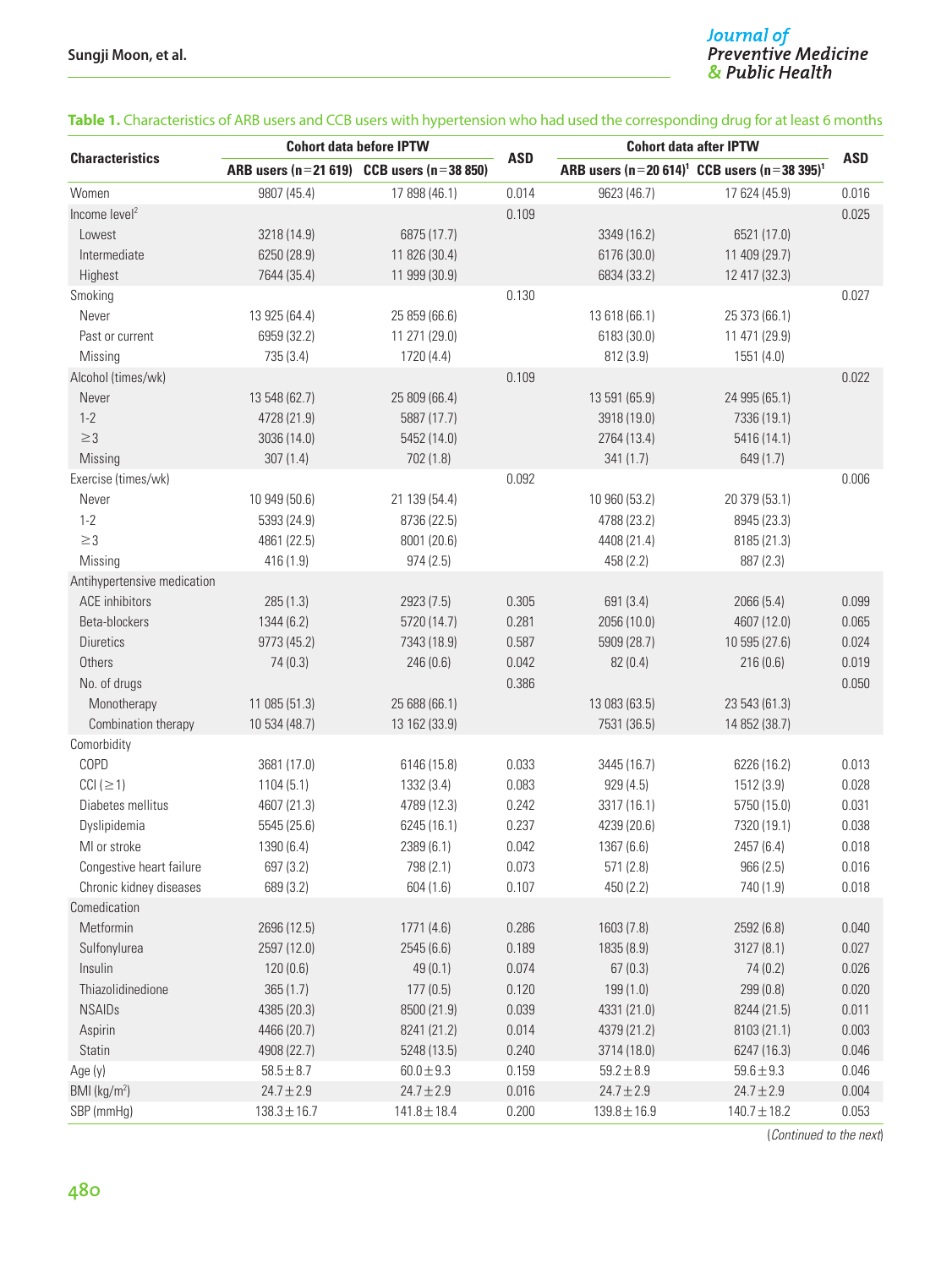#### **Table 1.** Continued from the previous page

|                            | <b>Cohort data before IPTW</b> |                                               |            | <b>Cohort data after IPTW</b>                     |                  |            |
|----------------------------|--------------------------------|-----------------------------------------------|------------|---------------------------------------------------|------------------|------------|
| <b>Characteristics</b>     |                                | ARB users $(n=21 619)$ CCB users $(n=38 850)$ | <b>ASD</b> | ARB users $(n=20 614)^1$ CCB users $(n=38 395)^1$ |                  | <b>ASD</b> |
| DBP (mmHg)                 | $85.8 \pm 11.2$                | $87.5 \pm 11.9$                               | 0.142      | $86.5 \pm 11.2$                                   | $86.9 \pm 11.8$  | 0.038      |
| FBS (mg/dL)                | $105.6 \pm 35.9$               | $100.8 \pm 31.0$                              | 0.146      | $102.6 \pm 31.2$                                  | $102.0 \pm 33.2$ | 0.019      |
| Cholesterol (mg/dL)        | $206.2 \pm 38.1$               | $205.9 \pm 38.6$                              | 0.009      | $205.9 \pm 37.5$                                  | $206.1 \pm 38.9$ | 0.004      |
| AST (U/L)                  | $27.2 \pm 16.0$                | $27.6 \pm 16.0$                               | 0.024      | $27.3 \pm 17.2$                                   | $27.5 \pm 15.6$  | 0.010      |
| $ALT$ (U/L)                | $27.0 \pm 19.4$                | $26.7 \pm 20.5$                               | 0.017      | $26.8 \pm 20.4$                                   | $26.8 \pm 20.0$  | 0.003      |
| $\gamma$ -GTP (U/L)        | $42.6 \pm 55.4$                | $41.9 \pm 55.5$                               | 0.013      | $41.6 \pm 56.5$                                   | $42.3 \pm 56.1$  | 0.012      |
| No. of doctor visits $(y)$ | $17.3 \pm 16.0$                | $14.8 \pm 14.2$                               | 0.161      | $16.3 \pm 14.8$                                   | $15.7 \pm 15.9$  | 0.039      |

Values are presented as number (%) or mean  $\pm$  standard deviation.

ARB, angiotensin II receptor blocker; CCB, calcium channel blocker; IPTW, inverse probability treatment weighting; ASD, absolute standardized mean difference; ACE, angiotensin converting enzyme; COPD, chronic obstructive pulmonary disease; CCI, Charlson Comorbidity Index; MI, myocardial infarction; NSAID, non-steroidal anti-inflammatory drugs; BMI, body mass index; SBP, systolic blood pressure; DBP, diastolic blood pressure; FBS, fasting blood sugar level; AST, aspartate aminotransferase; ALT, alanine aminotransferase; <sup>γ</sup>-GTP, gamma-glutamyl transferase. 1

<sup>1</sup>The number of subjects is given as a weighted number rounded to the first decimal place.

2 The intermediate group included the lower group, and the highest group included the upper-middle group.

ing that the characteristics were balanced between two groups.

#### **Risk of Lung Cancer**

A total of 476 cases of lung cancer were identified with a median (interquartile range, IQR) follow-up period of 7.8 years (IQR, 4.5 to 10.0). Table 2 shows the main results of the present study regarding the association of ARB use with lung cancer risk. A protective effect of ARB use for lung cancer was found compared with CCB use (HR, 0.75; 95% CI, 0.59 to 0.96 after IPTW and HR, 0.74; 95% CI, 0.60 to 0.92 before IPTW). When subjects were censored due to discontinuing or changing their original medication, the protective effect of ARBs on the risk of lung cancer remained consistent (HR, 0.50; 95% CI, 0.32 to 0.77). The results were also consistent in the analyses with a 1-year lag period (HR, 0.80; 95% CI, 0.62 to 1.03) and a 2-year lag period (HR, 0.74; 95% CI, 0.54 to 1.02).

In the stratified analysis according to gender, age, comorbid COPD, smoking, alcohol drinking, and use of metformin, there remained an inverse association between ARB use and risk of lung cancer compared with CCB use, though some associations are not significant due to the wide CIs (Table 3). Compared with patients who received CCB treatment, ARB treatment was associated with a lower risk of lung cancer in women (HR, 0.56; 95% CI, 0.34 to 0.93), in patients without COPD (HR, 0.75; 95% CI, 0.56 to 1.00), in never-smokers (HR, 0.64; 95% CI, 0.42 to 0.99), in never-drinkers (HR, 0.69; 95% CI, 0.49 to 0.97), and in patients without metformin (HR, 0.72; 95% CI, 0.54 to 0.94). Figure 2 shows the weighted cumulative incidence curves and

**Table 2.** Associations of ARB use relative to CCB use with the risk of lung cancer among subjects who had used the drugs for at least 6 months ( $n=60 469$ )

| Group                                                   | Person-<br>vears | Lung cancer<br>cases $(n)^1$ | HR $(95\% \text{ Cl})^2$ |
|---------------------------------------------------------|------------------|------------------------------|--------------------------|
| Cohort data before IPTW                                 |                  |                              |                          |
| CCB                                                     | 286 256          | 366                          | 1.00 (reference)         |
| ARB                                                     | 122 005          | 110                          | $0.74(0.60, 0.92)^3$     |
| Cohort data after IPTW                                  |                  |                              |                          |
| CCB                                                     | 286 256          | 357                          | 1.00 (reference)         |
| ARB                                                     | 122 005          | 108                          | 0.75(0.59, 0.96)         |
| Censored at drug discontinuation or change <sup>4</sup> |                  |                              |                          |
| CCB                                                     | 140 747          | 136                          | 1.00 (reference)         |
| ARB                                                     | 66 359           | 29                           | 0.50(0.32, 0.77)         |
| Monotherapy <sup>5</sup>                                |                  |                              |                          |
| CCB                                                     | 155 793          | 169                          | 1.00 (reference)         |
| ARB                                                     | 49 614           | 42                           | 0.81(0.57, 1.15)         |
| 1-Year lag                                              |                  |                              |                          |
| CCB                                                     | 285 775          | 335                          | 1.00 (reference)         |
| ARR                                                     | 121 396          | 105                          | 0.80(0.62, 1.03)         |
| 2-Year lag                                              |                  |                              |                          |
| CCB                                                     | 301 796          | 292                          | 1.00 (reference)         |
| ARB                                                     | 127 790          | 85                           | 0.74(0.54, 1.02)         |

ARB, angiotensin II receptor blocker; CCB, calcium channel blocker; HR, hazard ratio; CI, confidence interval; IPTW, inverse probability treatment weighting.

1 The numbers of cases were weighted numbers rounded to the first decimal place except the cohort before IPTW.

<sup>2</sup>Adjusted by IPTW, except for the cohort data before IPTW.

3 Crude HR. 4 CCB users were censored when they stopped CCB or were prescribed ARB, or vice versa.

5 CCB-only users and ARB-only users without any other antihypertensive medication at baseline.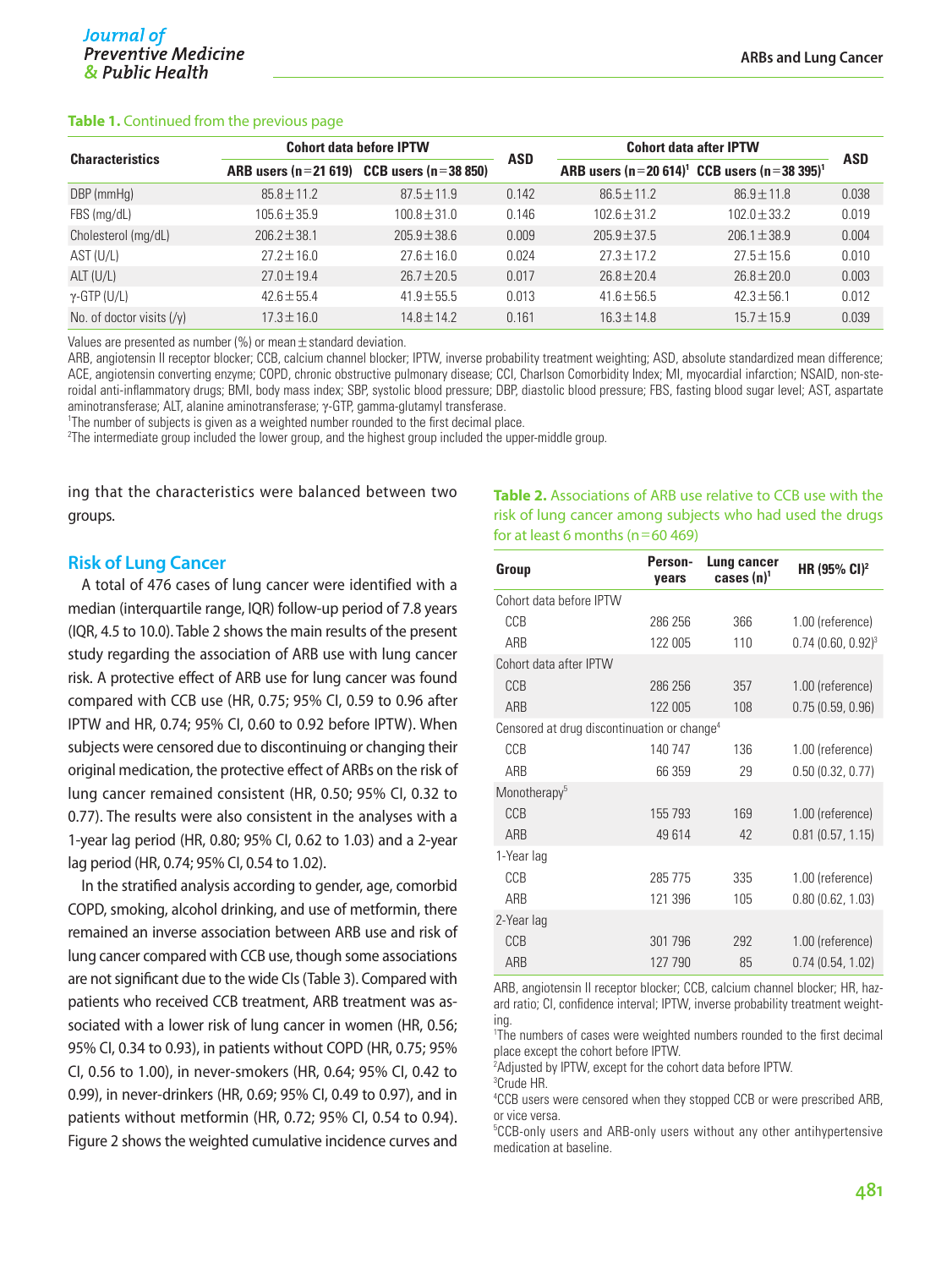**Table 3.** Stratified analyses associated with ARB use and risk of lung cancer compared with CCB use among subjects who had used the drugs for at least 6 months ( $n=60 469$ )

| Group                                | Person-<br>years | Lung cancer<br>cases $(n)^1$ | HR (95% CI) <sup>2</sup> |
|--------------------------------------|------------------|------------------------------|--------------------------|
| Men                                  |                  |                              |                          |
| CCB                                  | 154 018          | 264                          | 1.00 (reference)         |
| ARB                                  | 66 768           | 88                           | 0.83(0.62, 1.09)         |
| Women                                |                  |                              |                          |
| CCB                                  | 132 238          | 93                           | 1.00 (reference)         |
| ARB                                  | 55 236           | 20                           | 0.56(0.34, 0.93)         |
| Age $< 60$                           |                  |                              |                          |
| CCB                                  | 148 888          | 76                           | 1.00 (reference)         |
| ARB                                  | 76 246           | 31                           | 0.87(0.55, 1.40)         |
| Age $\geq 60$                        |                  |                              |                          |
| CCB                                  | 137 368          | 289                          | 1.00 (reference)         |
| ARB                                  | 45 7 59          | 71                           | 0.78(0.58, 1.04)         |
| Subjects without COPD                |                  |                              |                          |
| CCB                                  | 242 953          | 263                          | 1.00 (reference)         |
| <b>ARR</b>                           | 102 086          | 79                           | 0.75(0.56, 1.00)         |
| Subjects with COPD                   |                  |                              |                          |
| CCB                                  | 43 303           | 91                           | 1.00 (reference)         |
| ARB                                  | 19918            | 31                           | 0.80(0.50, 1.29)         |
| Never-smokers $^3$                   |                  |                              |                          |
| CCB                                  | 191 596          | 132                          | 1.00 (reference)         |
| ARB                                  | 80 054           | 33                           | 0.64(0.42, 0.99)         |
| Ever-smokers <sup>3,4</sup>          |                  |                              |                          |
| CCB                                  | 81 192           | 172                          | 1.00 (reference)         |
| ARB                                  | 36 822           | 52                           | 0.73(0.51, 1.02)         |
| Non-drinkers <sup>3</sup>            |                  |                              |                          |
| CCB                                  | 192 980          | 216                          | 1.00 (reference)         |
| ARB                                  | 79 992           | 62                           | 0.69(0.49, 0.97)         |
| Drinkers ( $\geq$ 1/wk) <sup>3</sup> |                  |                              |                          |
| CCB                                  | 87 699           | 131                          | 1.00 (reference)         |
| ARB                                  | 39 839           | 49                           | 0.89(0.62, 1.28)         |
| Subjects without metformin           |                  |                              |                          |
| CCB                                  | 274 025          | 336                          | 1.00 (reference)         |
| <b>ARR</b>                           | 107 704          | 89                           | 0.72(0.54, 0.94)         |
| Subjects with metformin              |                  |                              |                          |
| CCB                                  | 12 2 31          | 16                           | 1.00 (reference)         |
| ARB                                  | 14 301           | 59                           | 1.51 (0.81, 2.80)        |

The weights were recalculated in each stratified group.

ARB, angiotensin II receptor blocker; CCB, calcium channel blocker; HR, hazard ratio; CI, confidence interval; COPD, chronic obstructive pulmonary disease.

<sup>1</sup>The numbers of cases are weighted numbers rounded to the first decimal place.

<sup>2</sup>Adjusted by inverse probability of treatment weighting.

<sup>3</sup>Subjects with missing values were excluded.

4 Subjects included past and current smokers.



**Figure 2.** Weighted cumulative incidence of lung cancer among angiotensin II receptor blocker (ARB) users and calcium channel blocker (CCB) users according to the duration of treatment (A: 1 month, B: 6 months, and C: 1 year). HR, hazard ratio; CI, confidence interval.

IPTW-adjusted HRs of lung cancer among ARB users and CCB users by the treatment duration. The HRs were consistently 0.75 in each group, and we could not find a clear duration-response association.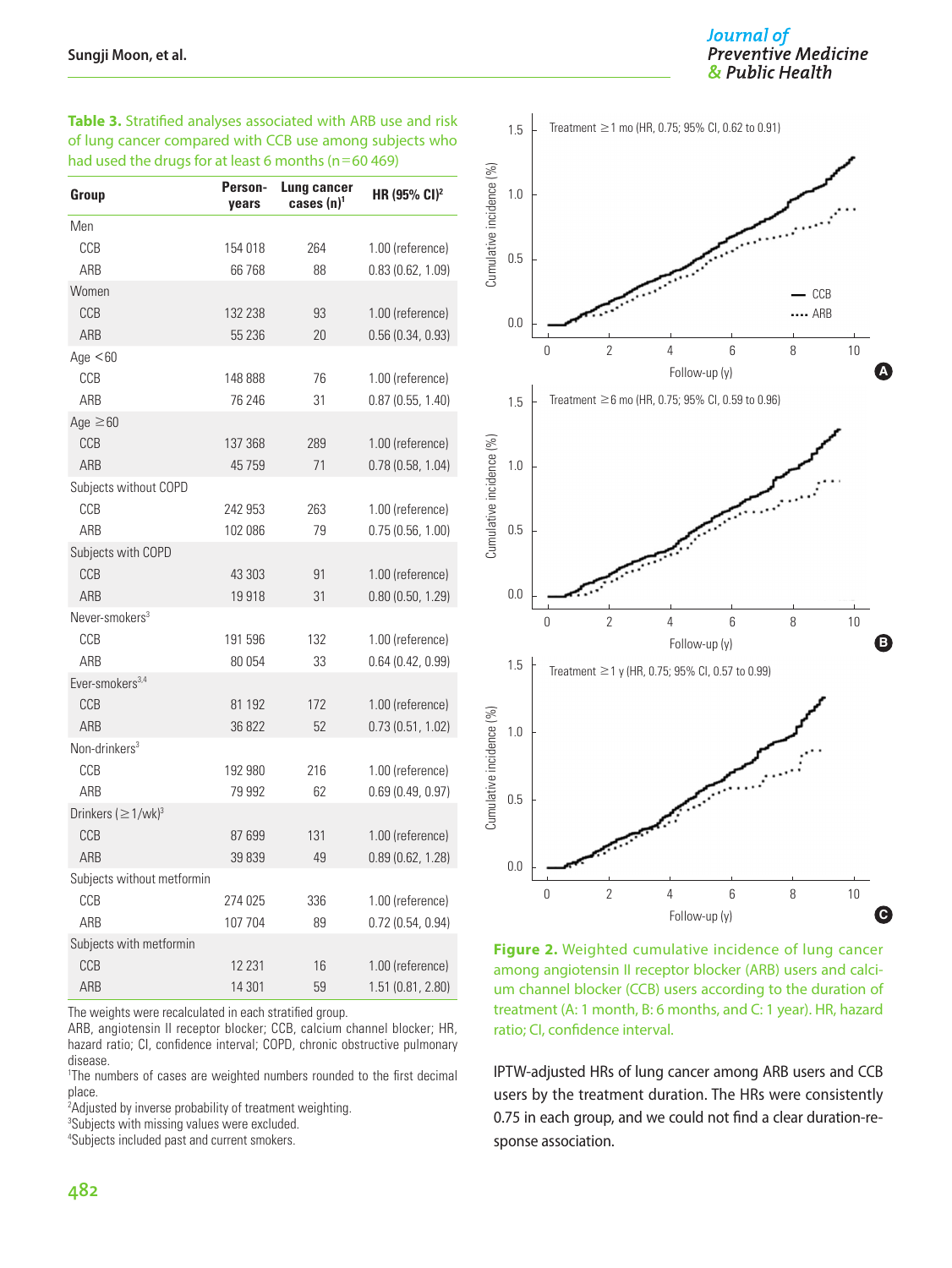In the analyses with different comparison medications, the overall protective effects of ARB on lung cancer risk remained consistent (Supplemental Material 1). The estimated absolute decrease in incidence of lung cancer for ARB users compared with CCB users was 3.6 (95% CI, 1.5 to 5.7) per 10 000 personyears (Supplemental Material 1). In the analysis with a varying washout period to identify new users, we also observed consistent results (Supplemental Material 2). Supplemental Material 3 shows that the risk of lung cancer was not significantly different between people with and without hypertension.

### **DISCUSSION**

In this large-scale cohort study with a long-term follow-up period, we demonstrated a protective effect on the risk of lung cancer associated with the use of ARBs among patients with hypertension using an active comparator and new user design and IPTW. These findings of the protective effect of ARBs on the risk of lung cancer are consistent with those of several previous studies. Observational studies and a meta-analysis reported an inverse association between ARB use and risk of lung cancer [10-12,14]. A cohort study using the Taiwan claims database reported a decreased risk of lung cancer of ARB users compared with ARB non-users (HR, 0.62; 95% CI, 0.53 to 0.73) [11]. Another cohort study from the United Kingdom reported that ARBs were associated with a lower risk of lung cancer compared to ACEIs (HR, 0.84; 95% CI, 0.75 to 0.94) [10]. A meta-analysis reported that ARBs decreased lung cancer incidence compared with other antihypertensive medications (odds ratio [OR], 0.81; 95% CI, 0.69 to 0.94) [14]. Our finding of a non-significant association between hypertension and lung cancer, which is consistent with a previous meta-analysis [34], could indicate that ARB users have a lower risk of lung cancer than the general population. Although no significant duration-response effect was found in the present study, the consistent protective direction of the effect of ARB use on the incidence of lung cancer in several stratified analyses could support the possibility that ARBs have a real protective effect on lung cancer.

Furthermore, the inverse association between ARBs and the risk of lung cancer can be understood in the context of the action of the RAS. Angiotensin II, one of the main components of the RAS, promotes cellular proliferation, inflammation, and angiogenesis via angiotensin II receptor type 1 [6], which are critical biological processes in lung cancer [35]. Blocking this

pathway by ARBs could lower the risk of lung cancer [6]. Another plausible mechanism is through the alternative pathway of the local RAS [36]. Blocking angiotensin II receptor type I by ARB increases the expression of ACE2, which could generate angiotensin‐(1-7) from angiotensin II [5,37]. Preclinical studies demonstrated that angiotensin‐(1-7) significantly reduced lung tumor growth [5].

However, whether ARBs have a chemo-protective effect on the incidence of lung cancer has not been fully resolved, because a meta-analysis including RCTs reported a null effect of ARB on the incidence of lung cancer (OR, 0.92; 95% CI, 0.72 to 1.19) [15]. This indicates the need of further RCTs to elucidate the causal association between the risk of lung cancer and the use of ARBs.

#### **Strengths and limitations**

Our study has several strengths. First, the present study observed subjects for a relatively long-term follow-up of a maximum of 10 years with a median follow-up of 7.8 years. Second, the statistical method used in our study, IPTW with an active comparator and new user design, supports high comparability between two groups [27]. Third, immortal time bias was minimal because the definition of the drug exposure period was identical in all subjects [38-40]. Fourth, potential confounding factors including lifestyles and co-medications were considered. Of particular note, important confounding factors including smoking status and the history of COPD were included in calculating the PS. Last, various sensitivity analyses, including different comparison drugs, make our results robust. Although CCBs, as our comparison drug, were assumed not to be associated with lung cancer, it is possible that they could have a potential effect on lung cancer risk [33]. Therefore, we performed further analyses using different comparison drugs (beta-blockers, diuretics, and ACEIs), which showed similar results. We also performed analyses censoring subjects who stopped the original medication and changed or augmented to comparison drugs with a 6-month lag period, which showed consistent results with those of the primary analyses.

However, the results in the present study should also be carefully interpreted in the context of several limitations. The observed association may not be causal because the present study is an observational study, not an RCT, although we tried to minimize confounding bias and selection bias through the study design and the statistical method. A 1-year drug wash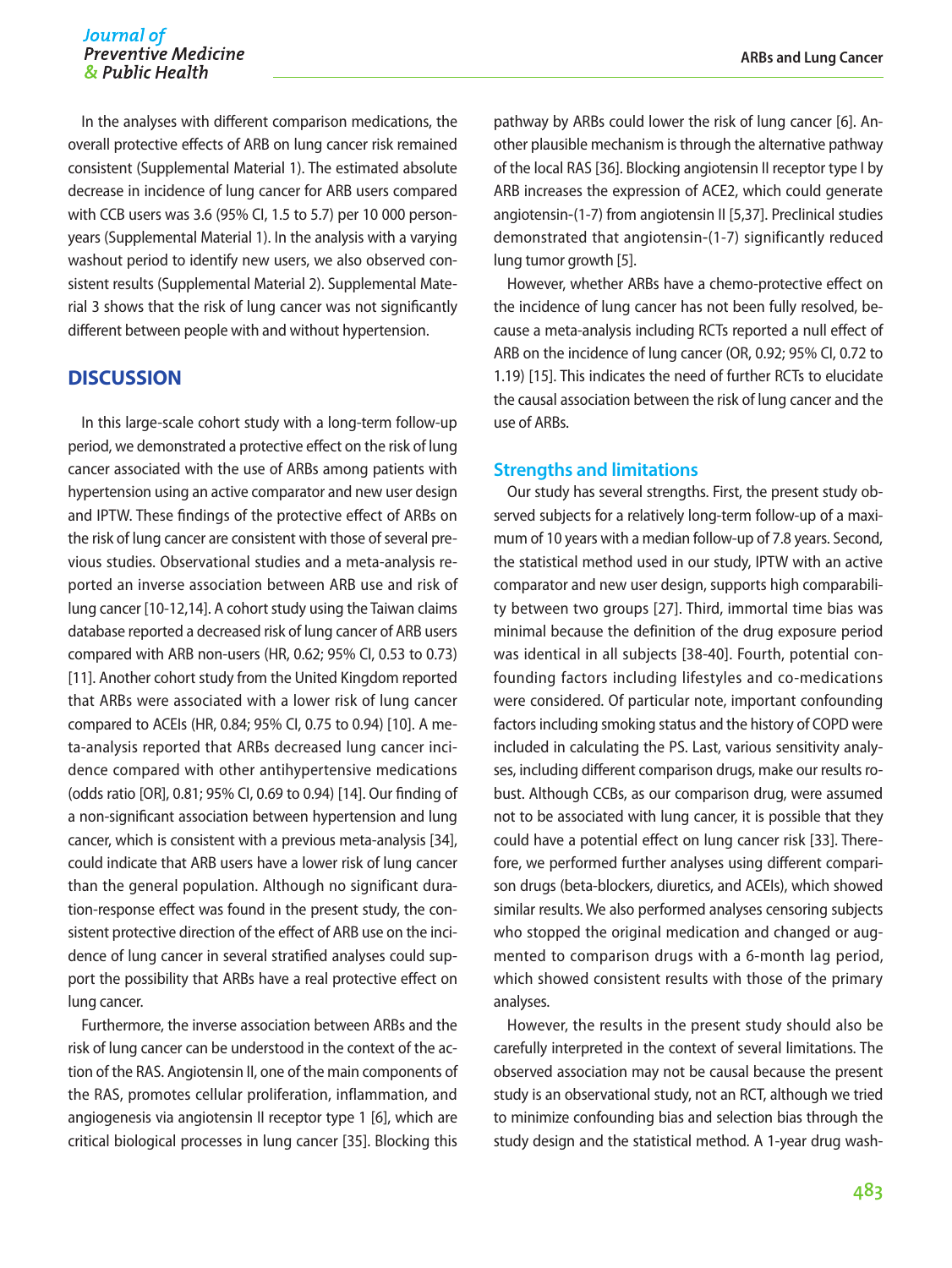out period could be insufficient to exclude prevalent antihypertensive medication users to identify new users free of cancer. However, in the analysis with an extended washout period, we found consistent results [19]. Because this study was conducted based on a prescription database, whether the patients took the medicine could not be known, which could introduce misclassification bias. Analysis of the specific histological subtypes of lung cancer was impossible because there was no information regarding the histological subtype of lung cancer.

The results of the present study suggest that ARBs could decrease the risk of lung cancer. More evidence is needed to establish the causal effect of ARBs on the incidence of lung cancer.

# **SUPPLEMENTAL MATERIALS**

Supplemental materials are available at [https://doi.org/10.](https://doi.org/10.3961/jpmph.20.405)  [3961/jpmph.20.405.](https://doi.org/10.3961/jpmph.20.405)

# **CONFLICT OF INTEREST**

The authors have no conflicts of interest associated with the material presented in this paper.

# **FUNDING**

This study was funded by the Korean Foundation for Cancer Research (grant No. CB-2017-A-2).

# **ACKNOWLEDGEMENTS**

This study used the NHIS-HEALS database (NHIS-2020-2- 007), which was created and is maintained by the National Health Insurance Service (NHIS). We revised and supplemented "Effect of angiotensin II receptor blockers on the risk of cancer among antihypertensive medication users: a retrospective cohort study in Korea," the first author's thesis for a master of science at Seoul National University College of Medicine.

# **AUTHOR CONTRIBUTIONS**

Conceptualization: SM, HYL, SKP. Data curation: SM, SKP. Formal analysis: SM. Funding acquisition: SKP. Methodology: SM, SKP, JJ. Project administration: SM, SKP. Visualization: SM. Writing – original draft: SM. Writing – review & editing: SM, HYL, SKP, JJ.

# **ORCID**

Sungji Moon *[https://orcid.org/0000-0002-6668-3065](https://orcid.org/0000-0002-6668-3065
)* Hae-Young Lee *[https://orcid.org/0000-0002-9521-4102](https://orcid.org/0000-0002-9521-4102
)* Jieun Jang *[https://orcid.org/0000-0001-6970-9374](https://orcid.org/0000-0001-6970-9374
)* Sue K. Park *[https://orcid.org/0000-0001-5002-9707](https://orcid.org/0000-0001-5002-9707
)*

# **REFERENCES**

- 1. Bray F, Ferlay J, Soerjomataram I, Siegel RL, Torre LA, Jemal A. Global cancer statistics 2018: GLOBOCAN estimates of incidence and mortality worldwide for 36 cancers in 185 countries. CA Cancer J Clin 2018;68(6):394-424.
- 2. Jung KW, Won YJ, Kong HJ, Lee ES. Cancer statistics in Korea: incidence, mortality, survival, and prevalence in 2016. Cancer Res Treat 2019;51(2):417-430.
- 3. Korean Society Hypertension (KSH); Hypertension Epidemiology Research Working Group, Kim HC, Cho MC. Korea hypertension fact sheet 2018. Clin Hypertens 2018;24:13.
- 4. Peach MJ. Renin-angiotensin system: biochemistry and mechanisms of action. Physiol Rev 1977;57(2):313-370.
- 5. George AJ, Thomas WG, Hannan RD. The renin-angiotensin system and cancer: old dog, new tricks. Nat Rev Cancer 2010; 10(11):745-759.
- 6. Wegman-Ostrosky T, Soto-Reyes E, Vidal-Millán S, Sánchez-Corona J. The renin-angiotensin system meets the hallmarks of cancer. J Renin Angiotensin Aldosterone Syst 2015;16(2): 227-233.
- 7. Xu J, Fan J, Wu F, Huang Q, Guo M, Lv Z, et al. The ACE2/angiotensin-(1-7)/Mas receptor axis: pleiotropic roles in cancer. Front Physiol 2017;8:276.
- 8. Ager EI, Neo J, Christophi C. The renin-angiotensin system and malignancy. Carcinogenesis 2008;29(9):1675-1684.
- 9. Gallagher PE, Arter AL, Deng G, Tallant EA. Angiotensin-(1-7): a peptide hormone with anti-cancer activity. Curr Med Chem 2014;21(21):2417-2423.
- 10. Bhaskaran K, Douglas I, Evans S, van Staa T, Smeeth L. Angiotensin receptor blockers and risk of cancer: cohort study among people receiving antihypertensive drugs in UK General Practice Research Database. BMJ 2012;344:e2697.
- 11. Wang KL, Liu CJ, Chao TF, Huang CM, Wu CH, Chen TJ, et al. Long-term use of angiotensin II receptor blockers and risk of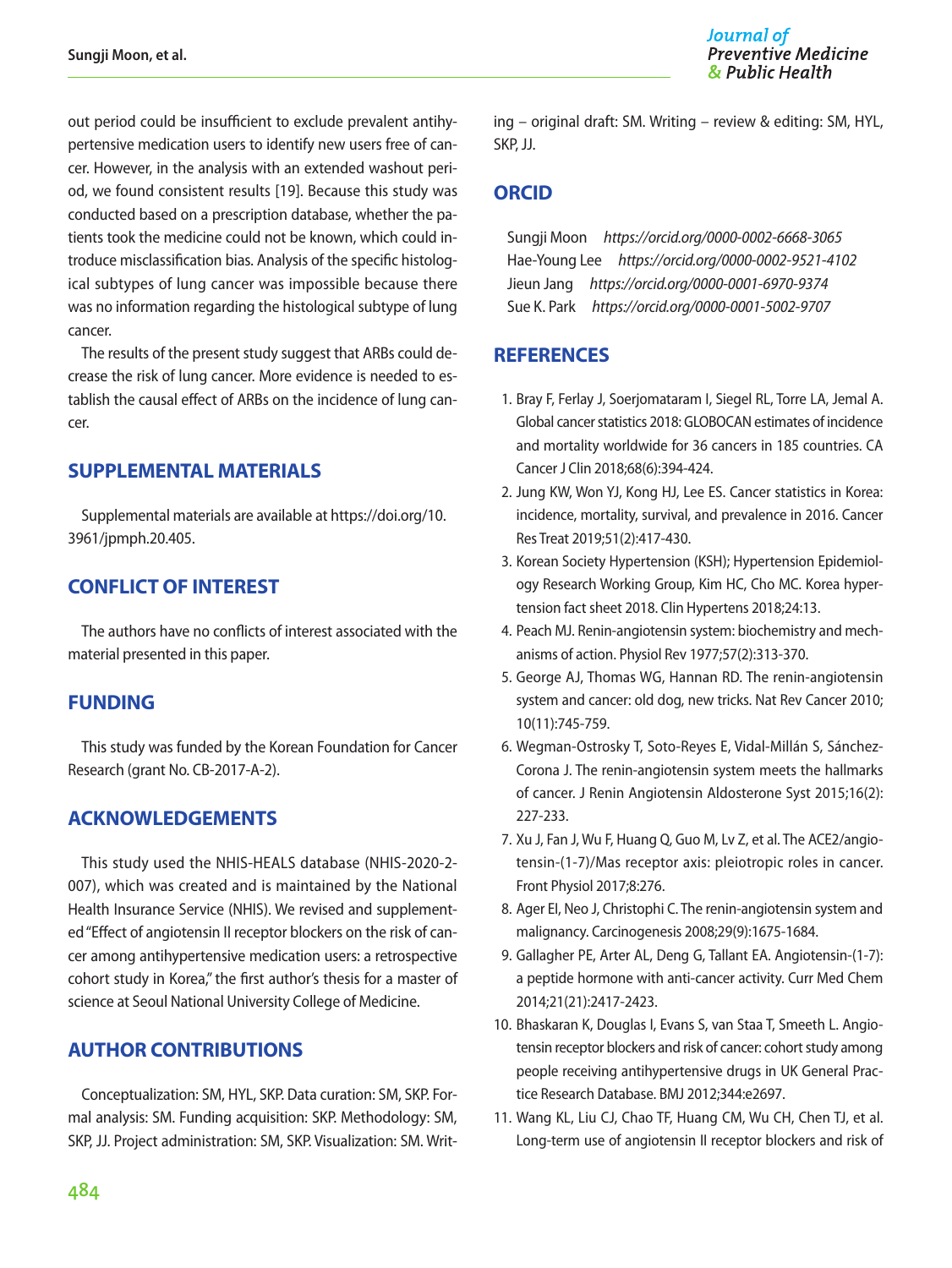#### Journal of **Preventive Medicine** & Public Health

cancer: a population-based cohort analysis. Int J Cardiol 2013; 167(5):2162-2166.

- 12. Lin SY, Lin CL, Lin CC, Hsu WH, Lin CD, Wang IK, et al. Association between angiotensin-converting enzyme inhibitors and lung cancer-a nationwide, population-based, propensity scorematched cohort study. Cancers (Basel) 2020;12(3):747.
- 13. Shrank WH, Patrick AR, Brookhart MA. Healthy user and related biases in observational studies of preventive interventions: a primer for physicians. J Gen Intern Med 2011;26(5):546-550.
- 14. Zhang J, Liu J, Chen J, Li X, Wu Y, Chen H, et al. Angiotensin receptor blockers (ARBs) reduce the risk of lung cancer: a systematic review and meta-analysis. Int J Clin Exp Med 2015;8(8): 12656-12660.
- 15. Datzmann T, Fuchs S, Andree D, Hohenstein B, Schmitt J, Schindler C. Systematic review and meta-analysis of randomised controlled clinical trial evidence refutes relationship between pharmacotherapy with angiotensin-receptor blockers and an increased risk of cancer. Eur J Intern Med 2019;64:1-9.
- 16. Seong SC, Kim YY, Park SK, Khang YH, Kim HC, Park JH, et al. Cohort profile: the National Health Insurance Service-National Health Screening Cohort (NHIS-HEALS) in Korea. BMJ Open 2017;7(9): e016640.
- 17. Lund JL, Richardson DB, Stürmer T. The active comparator, new user study design in pharmacoepidemiology: historical foundations and contemporary application. Curr Epidemiol Rep 2015;2(4):221-228.
- 18. D'Arcy M, Stürmer T, Lund JL. The importance and implications of comparator selection in pharmacoepidemiologic research. Curr Epidemiol Rep 2018;5(3):272-283.
- 19. Roberts AW, Dusetzina SB, Farley JF. Revisiting the washout period in the incident user study design: why 6-12 months may not be sufficient. J Comp Eff Res 2015;4(1):27-35.
- 20. Lee HY, Park JB. The Korean Society of Hypertension guidelines for the management of hypertension in 2013: its essentials and key points. Pulse (Basel) 2015;3(1):21-28.
- 21. Grimaldi-Bensouda L, Klungel O, Kurz X, de Groot MC, Maciel Afonso AS, de Bruin ML, et al. Calcium channel blockers and cancer: a risk analysis using the UK Clinical Practice Research Datalink (CPRD). BMJ Open 2016;6(1):e009147.
- 22. Rosenberg L, Rao RS, Palmer JR, Strom BL, Stolley PD, Zauber AG, et al. Calcium channel blockers and the risk of cancer. JAMA 1998;279(13):1000-1004.
- 23. Pottegård A, Friis S, Stürmer T, Hallas J, Bahmanyar S. Considerations for pharmacoepidemiological studies of drug-cancer associations. Basic Clin Pharmacol Toxicol 2018;122(5):451-459.
- 24. Htoo PT, Stürmer T, Jonsson-Funk M, Pate V, Simpson RJ Jr, Lund JL. Renin-angiotensin-aldosterone system-based antihypertensive agents and the risk of colorectal cancer among medicare beneficiaries. Epidemiology 2019;30(6):867-875.
- 25. Seo HJ, Oh IH, Yoon SJ. A comparison of the cancer incidence rates between the national cancer registry and insurance claims data in Korea. Asian Pac J Cancer Prev 2012;13(12):6163-6168.
- 26. Rosenbaum PR, Rubin DB. The central role of the propensity score in observational studies for causal effects. Biometrika 1983;70(1):41-55.
- 27. Austin PC, Stuart EA. Moving towards best practice when using inverse probability of treatment weighting (IPTW) using the propensity score to estimate causal treatment effects in observational studies. Stat Med 2015;34(28):3661-3679.
- 28. Charlson ME, Pompei P, Ales KL, MacKenzie CR. A new method of classifying prognostic comorbidity in longitudinal studies: development and validation. J Chronic Dis 1987;40(5):373-383.
- 29. Xu S, Ross C, Raebel MA, Shetterly S, Blanchette C, Smith D. Use of stabilized inverse propensity scores as weights to directly estimate relative risk and its confidence intervals. Value Health 2010;13(2):273-277.
- 30. Austin PC. An introduction to propensity score methods for reducing the effects of confounding in observational studies. Multivariate Behav Res 2011;46(3):399-424.
- 31. Austin PC. Variance estimation when using inverse probability of treatment weighting (IPTW) with survival analysis. Stat Med 2016;35(30):5642-5655.
- 32. Malhotra J, Malvezzi M, Negri E, La Vecchia C, Boffetta P. Risk factors for lung cancer worldwide. Eur Respir J 2016;48(3):889- 902.
- 33. Rotshild V, Azoulay L, Zarifeh M, Masarwa R, Hirsh-Raccah B, Perlman A, et al. The risk for lung cancer incidence with calcium channel blockers: a systematic review and meta-analysis of observational studies. Drug Saf 2018;41(6):555-564.
- 34. Seretis A, Cividini S, Markozannes G, Tseretopoulou X, Lopez DS, Ntzani EE, et al. Association between blood pressure and risk of cancer development: a systematic review and metaanalysis of observational studies. Sci Rep 2019;9(1):8565.
- 35. Catarata MJ, Ribeiro R, Oliveira MJ, Robalo Cordeiro C, Medeiros R. Renin-angiotensin system in lung tumor and microenvironment interactions. Cancers (Basel) 2020;12(6):1457.
- 36. Nehme A, Zouein FA, Zayeri ZD, Zibara K. An update on the tissue renin angiotensin system and its role in physiology and pathology. J Cardiovasc Dev Dis 2019;6(2):14.
- 37. Ferrario CM, Jessup J, Chappell MC, Averill DB, Brosnihan KB,